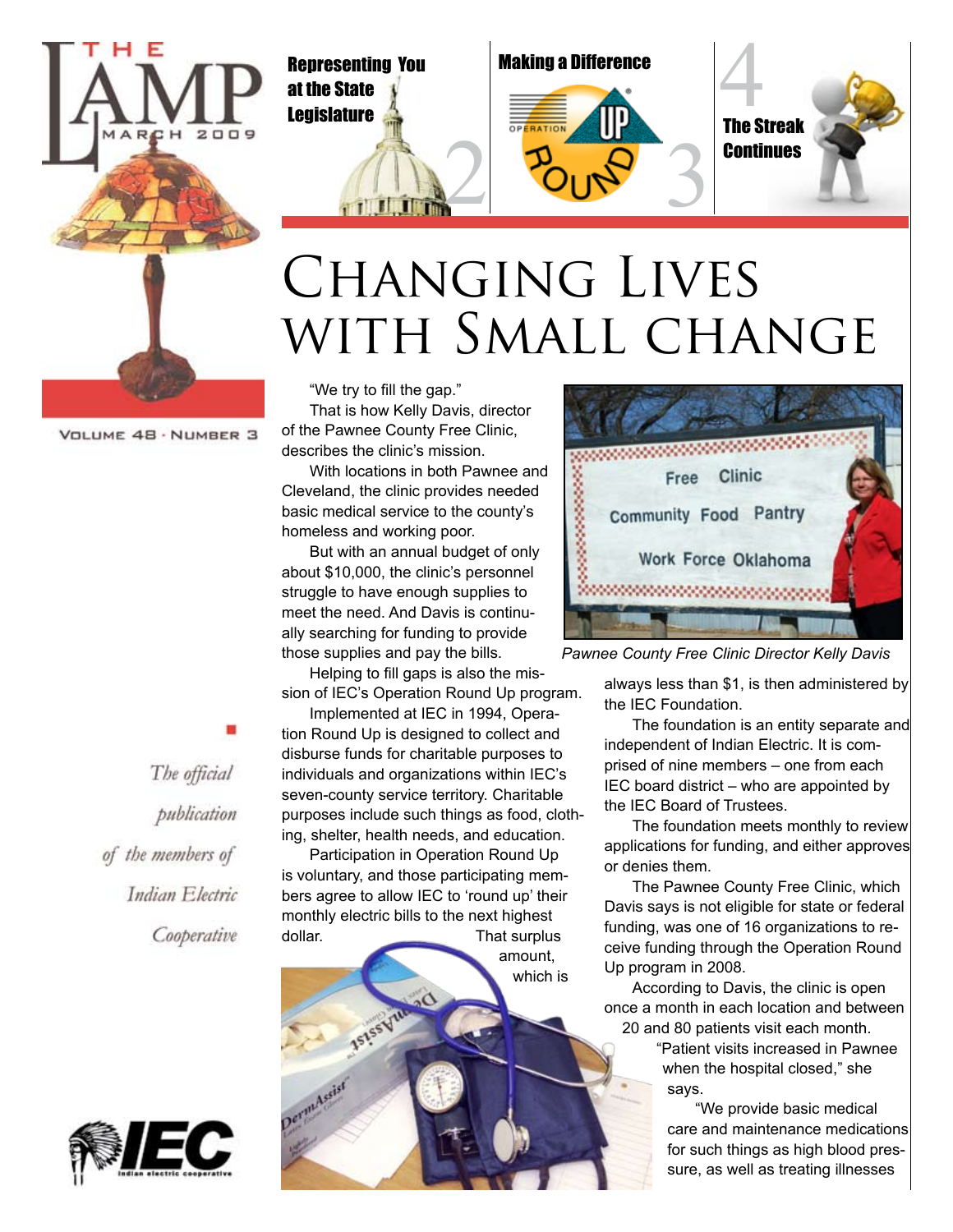# **Representing You**

As a new legislative session begins each February, electric co-op personnel from across the state meet with elected representatives to discuss upcoming legislation, while attending the Oklahoma Association of Electric Cooperative's (OAEC) annual meeting in Oklahoma City.

 During the two-day meeting co-op trustees, management and key staff attend sessions on issues affecting the electric utility industry and Oklahoma co-ops.

Then the group reconvenes at the Capitol to meet one-on-one with senators and representatives. Discussions are held on the impact of upcoming legislation on co-op members, and the need for keeping electricity affordable in the future.

"Being knowledgeable about issues facing our industry today is a large part of the responsibility of a co-op trustee," explains Greg Fielding, president of IEC's board of trustees. "We work at developing and maintaining a relationship with each of the representatives from our area so that we can discuss members' needs with them, while also being a source of information for them."

Other annual meeting activities included a legislative overview, consideration and approval of proposed resolutions, along with featured speakers such as Sheldon Peterson, governor of Cooperative Financial Corporation; Pete Delaney, CEO of OGE Energy Corporation, Mike Williams, Texas Electric



*Co-op personnel are not the only ones discussing legislation with area representatives. Cleveland City Manager Elzie Smith (left to right) and Mannford City Manager Mike Nunnley meet with IEC Manager of Member Services David Wilson and IEC General Manager Jack Clickscale at the State Capitol in Oklahoma City.*

Cooperatives; Shawn Deines 2008 Youth Tour Youth Leadership Conference winner; the Federated Rural Electric Insurance Exchange update; and awards for the apprentice linemen program, safety and loss control, and newsletters and Web sites.

#### **INDIAN ELECTRIC COOPERATIVE, INC.**

**Office Hours** 7:30 a.m. - 4:00 p.m. (Monday - Friday) (918) 358-2514 www.iecok.com

**To Report an Outage** (918) 358-2514 or 1-800-482-2750

**To Report Meter Readings** (918) 295-9520

#### **Board of Trustees**

| <b>Greg Fielding, President</b>        | District 4        |
|----------------------------------------|-------------------|
| Wanda Foster, Vice-President           | District 5        |
| Berry Keeler, Sec.-Treas.              | District 1        |
| Loris Peckenpaugh - Ass't. Sec.-Treas. | District 3        |
| <b>Robert Burk</b>                     | District 6        |
| <b>Mike Spradling</b>                  | <b>District 7</b> |
| <b>Bill Boone</b>                      | District 8        |
| <b>Jim Hadlock</b>                     | District 2        |

Jack Clinkscale, General Manager Kay Rabbitt-Brower, Editor

The Lamp (USPS 942-940) is published monthly by Indian Electric Cooperative, Inc., P.O. Box 49, Highway 64 Southeast, Cleveland, Oklahoma 74020 for the interest of its membership. Subscription price was \$0.25 per month in 2008. Periodical postage paid at Cleveland, Oklahoma and additional mailing offices.

- Postmaster: Send address changes to The Lamp, P.O. Box 49, Cleveland, OK 74020.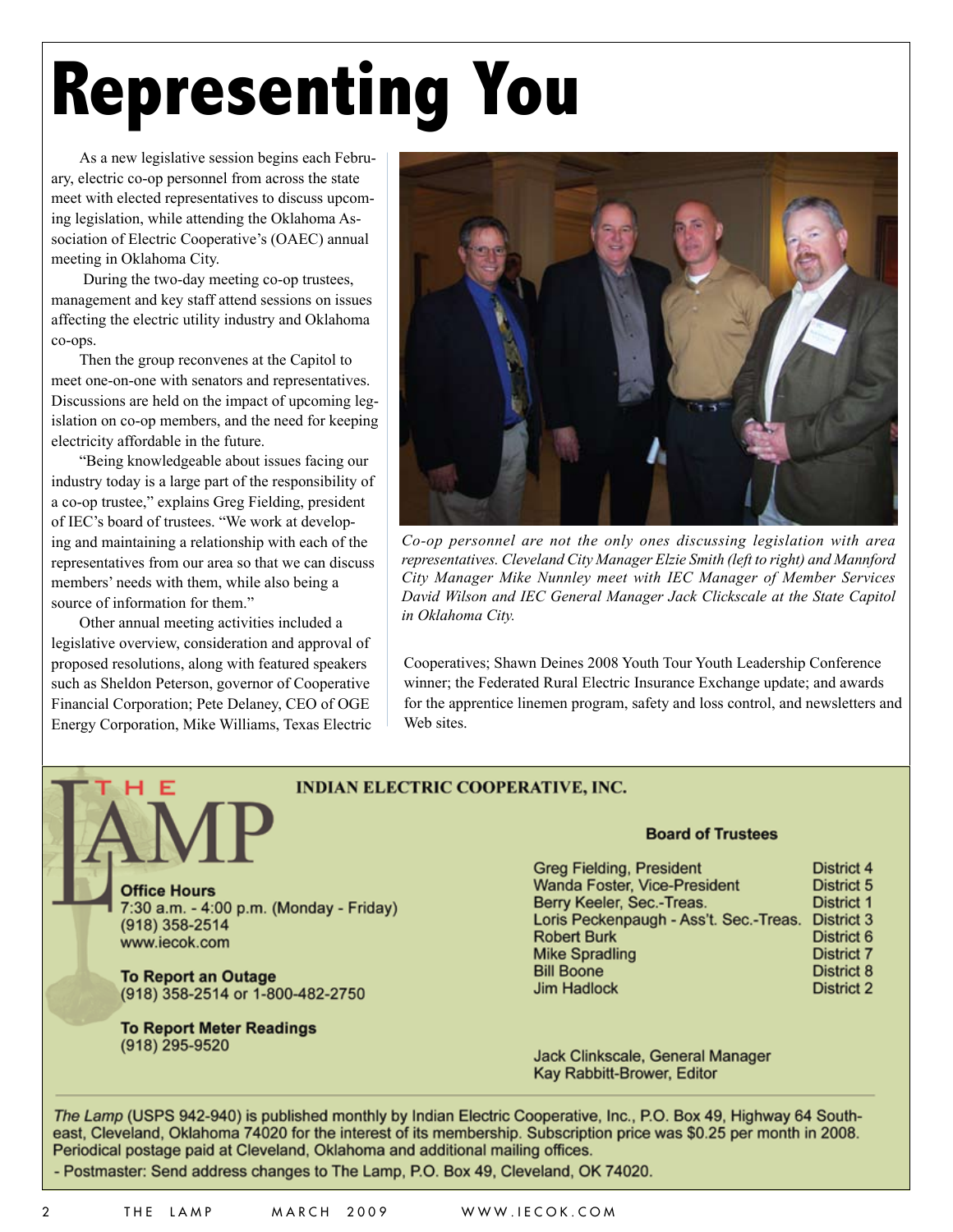### **OPERATION** Round Up CHANGING **LIVES**

like flu and ear infections," she says, adding the clinic treats mainly adult patients.

"We try not to duplicate services provided by other facilities or agencies. And our clinic is not only beneficial to our patients, but to area emergency rooms as well. Those people who need non-emergency medical care when doctors' offices are closed can visit our clinic."

The clinic is staffed by Panwee physician Dr. Gene Evans, who serves as the clinic's medical director, retired physican Dr. Mack Smith, physican's assistant Charlie O'Leary, nurse practioner Catherine Meredith, and Pat Pugh who works as the pharmacist in Cleveland.

Davis says most of the people who use the clinic's services are homeless or are considered the working poor.

"These are people who are hard working people, but either don't receive insurance from their employers, or don't qualify for insurance. So they don't have the money to pay for some of the medical treatment or medications they need.

"Without the clinic many of them would have to decide if they want to buy groceries or get their medication. Usually, in those situations, they decide to feed their families, as most of us would. So although they need the medication, they can't afford it," she explains.

The impact made by co-op members through Operation Round Up can be seen by the amount of funds collected and donated by the IEC Foundation.

Since the program began, more than \$705,760 has been contributed by rounding up the members' monthly electric bills. Of that amount, more than \$593,910 has been granted to both individuals and organizations.

In the past six years, the Foundation has reviewed an average of 119 applications each year.

In addition to the Pawnee Country Free Clinic, other organizations whose applications have been approved and funded include the Cleveland Ministerial Alliance,



area

municipal

and volunteer fire departments, police departments, sheriff departments, E.S.C.A.P.E. Ministries, Burbank School and Community Association, community food pantries, and the Town of Fairfax.

IEC Foundation bylaws prohibit the funds being used to pay utility bills.

Participation in Operation Round Up can begin at any time. Currently, members must call either the Cleveland or Fairfax IEC office, but soon there will be an area on the monthly electric bills members can complete and submit to begin participating in the program.

New members are introduced to Operation Round Up and can sign up when they pay their membership and join the co-op.

IEC is one of numerous electric cooperatives across the country offering Operation Round Up to its members.

The program is a copyrighted program created by Palmetto Electric Cooperative in South Carolina.

IEC members participating in the program donate an average of \$6 a year; no more than \$11.88 each year.

"The return on this small investment is truly impressive," says Clara Eulert, IEC liaison to the IEC Foundation. "I don't know of very many ways someone can donate less than \$12 a year, and help provide needed medical treatment to someone who needs but can't afford it, insure a peace officer's safety by helping to purchase bullet-proof vests, buy up-to-date communication equipment for fire fighting personnel, or help community food banks and ministerial alliances provide food and clothing to those in need."

Eulert is available to give presentations on Operation Round Up to civic groups, chambers of commerce, and church and philanthropic groups. She can be contacted at (918) 295-9558 Monday through Friday, 7:30 a.m. to 4 p.m.

Anyone wanting an application for funds should also contact Eulert.

Davis agrees the impact made by small donations can be life-altering.

"Catherine Meredith, the clinic's nurse practitioner, found a lump in a woman's breast, which she learned was cancerous. The patient was able to get needed treatment and is now healthy because the cancer was found early.

The patient gladly tells everyone that Catherine saved her life. But without the clinic, and those who fund it, Catherine would not have been available to the patient."

That's a pretty good example of small change changing lives.

*"Without the clinic many of them would have to decide if they want to buy groceries or get their medication."*